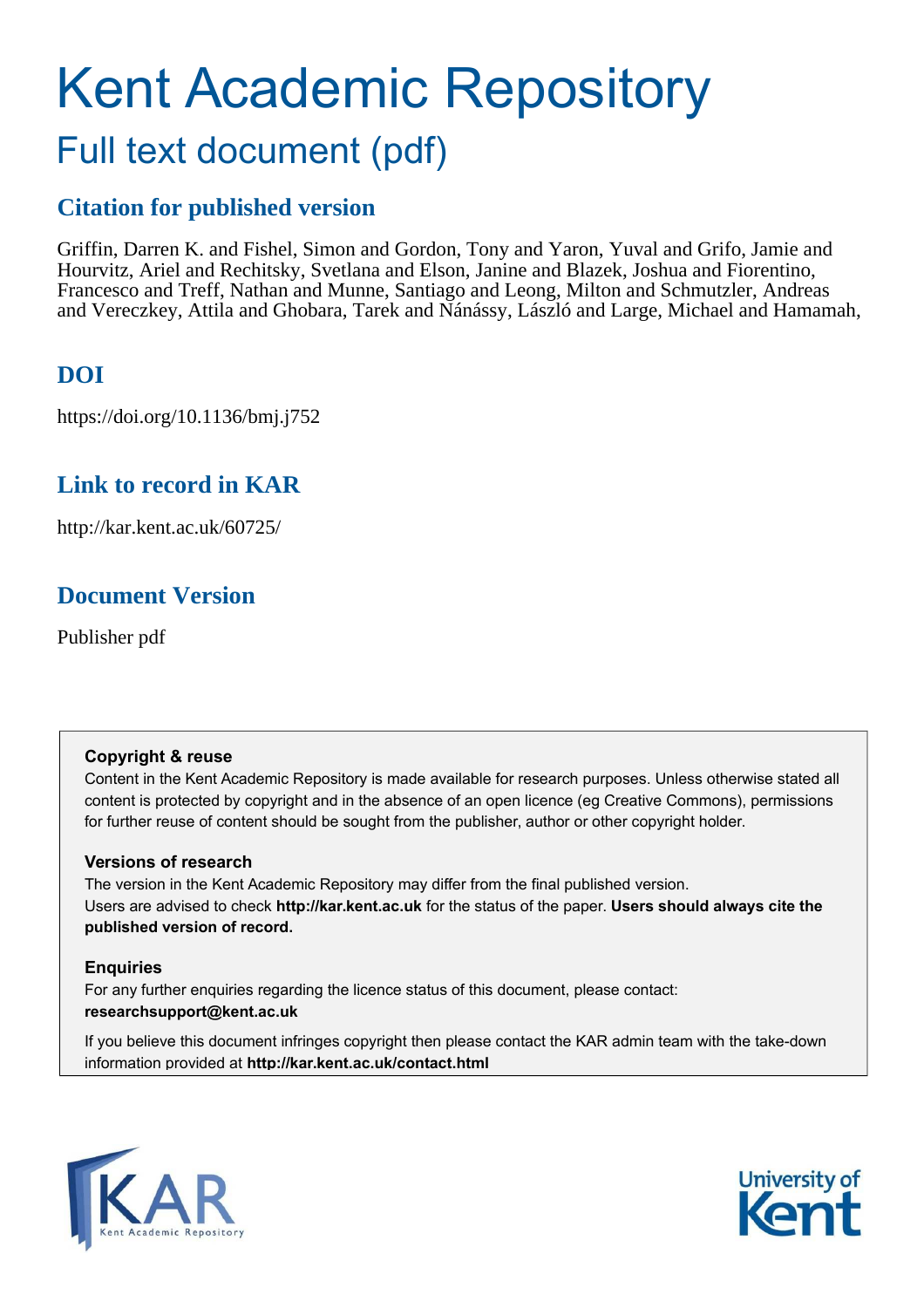

BMJ 2017;356:j752 doi: 10.1136/bmj.j752 (Published 2017 February 14) Page 1 of 2



# **LETTERS**

#### INTERVENTIONS IN UK FERTILITY CENTRES

# **Continuing to deliver: the evidence base for pre-implantation genetic screening**

Darren K Griffin *professor of genetics*<sup>1</sup>, Simon Fishel *president and head of research and* development<sup>2</sup>, Tony Gordon managing director and laboratory director<sup>3</sup>, Yuval Yaron director<sup>4</sup>, Jamie Grifo *program director*<sup>5</sup>, Ariel Hourvitz *director*<sup>6</sup>, Svetlana Rechitsky *laboratory director<sup>7</sup>,* Janine Elson consultant gynaecologist<sup>2</sup>, Joshua Blazek senior scientist<sup>3</sup>, Francesco Fiorentino founder and chief executive officer<sup>8</sup>. Nathan Treff director of molecular biology<sup>9</sup>. Santiago Munne founder and director<sup>10</sup>, Milton Leong adjunct professor<sup>11</sup>, Andreas Schmutzler co-director<sup>12</sup>, Attila Vereczkey medical director<sup>13</sup>, Tarek Ghobara consultant obstetrician<sup>14</sup>, László Nánássy laboratory director<sup>13</sup>, Michael Large laboratory director<sup>15</sup>, Samir Hamamah medical head<sup>16</sup>, Robert Anderson founder<sup>17</sup>, Luca Gianaroli director<sup>18</sup>, Dagan Wells director<sup>19</sup>

<sup>1</sup>School of Biosciences, University of Kent, Canterbury, UK; <sup>2</sup>CARE Fertility Group UK, Nottingham, UK; <sup>3</sup>Genesis Genetics US, Plymouth, MI, USA; <sup>4</sup>Unit for Prenatal Genetic Diagnosis, Genetic Institute, Tel Aviv Sourasky Medical Center, Tel Aviv, Israel: <sup>5</sup>New York University (NYU) Langone Fertility Center, New York, NY, USA; <sup>6</sup>Reproduction Laboratory, Sackler School of Medicine, Tel Aviv, Israel; <sup>7</sup>Reproductive Genetic Innovations, Northbrook, IL, USA; <sup>8</sup>Genoma Group, Molecular Genetics Laboratories, Rome, Italy; <sup>9</sup>Reproductive Medicine Associates of New Jersey, USA; <sup>10</sup>Reprogenetics, Livingston, NJ, USA; <sup>11</sup>McGill University, Montreal, Canada; <sup>12</sup>gyn-medicum IVF Center, Goettingen, Germany; <sup>13</sup>Versys Clinics Human Reproduction Institute, Budapest, Hungary; <sup>14</sup>University Hospitals Coventry and Warwickshire, Coventry, UK; <sup>15</sup>Cooper Genomics, Houston, TX, USA; <sup>16</sup>ART/PGD department, INSERM, Montpellier, France; <sup>17</sup>Southern California Center for Reproductive Medicine, Newport Beach, CA, USA; <sup>18</sup>SISMeR Reproductive Medicine Unit, Bologna, Italy; <sup>19</sup>Preimplantation Genetic Diagnosis Laboratory, University of Oxford, NIHR Biomedical Research Centre, Oxford, UK

We respond to the comments made in the BBC commissioned article by Heneghan and colleagues and the *Panorama* programme by Deborah Cohen about pre-implantation genetic screening (PGS), which was among the three "add on" treatments highlighted in the programme and the 41 listed in the article.<sup>12</sup> Currently an extensive evidence base supports the efficacy of PGS: more than 20 retrospective studies and four randomised controlled trials suggest that, if performed to a high standard, PGS can, and does, improve IVF success for some patient groups.3-7 We accept, however, that all studies are open to criticism and thus support further investigations, randomised and retrospective. However, the programme, in our view misleadingly, gives the impression of viewing PGS as unsupported by published evidence. We also question the wisdom of highlighting the opinion of only one laboratory, known opponents of PGS, without providing balance by presenting the evidence base in favour of PGS.

We are strong advocates of evidence based medicine and agree that medical practice should be supported by "well designed

and conducted studies." We emphasise, however, that the quality of study design is comparatively easy to assess by reading an article: whether the study has been well conducted is more difficult to judge. The study by Mastenbroek et al (the only one cited in the programme) is a clear example<sup>8</sup>: mining the evidence indicates that the authors' specific practice of cleavage stage embryo biopsy, not screening for chromosome abnormalities in itself, led to reduced IVF success/pregnancy rates. In any case, PGS has now moved on to trophectoderm biopsy and whole karyotype screening (both improved procedures) and higher quality embryological practice.

We thus offer the hand of collaboration to the Oxford group in the hope of working together to consider the evidence base that supports IVF innovations in general (and PGS in particular) in its unique setting. In a discipline in which the outcome measure is the likelihood of achieving a healthy live birth, countless individual components can have a profound effect on the success of IVF. To assess each individually in randomised controlled trials would be prohibitive and far too late for many: indeed

d.k.griffin@kent.ac.uk